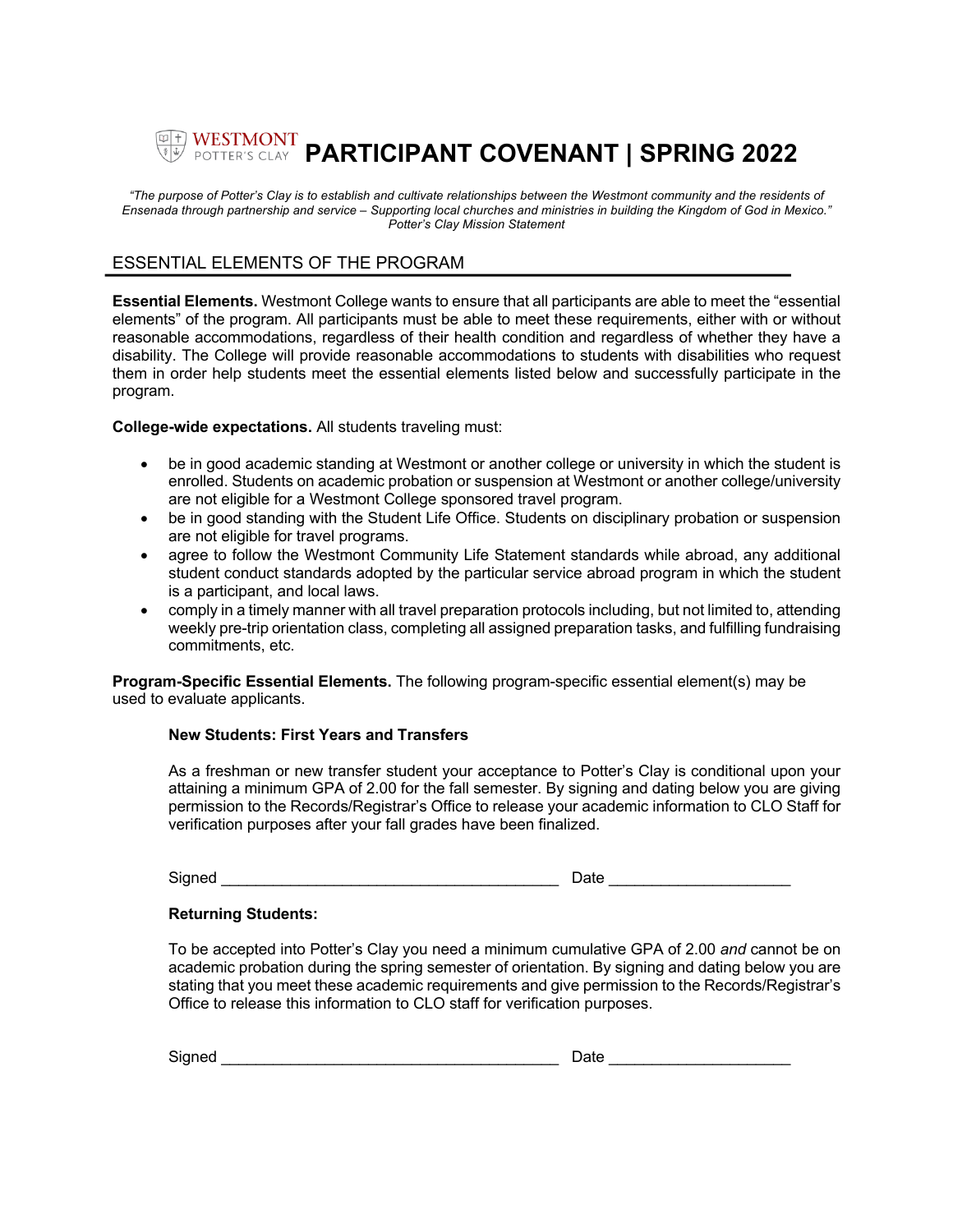# **I. Statement of Personal Commitment**

I am aware that the Community Life Statement as stated in the Westmont College Catalog is fully in effect for the entire program starting January 2022 and ending May 2022. I also agree to comply with the standards of our hosts while a program participant. If in the judgment of the staff program director I fail to live by either set of standards, I may be sent home at any time at my own expense and with the forfeiture of program costs already incurred.

I will familiarize myself and comply in a timely manner with the travel policies, protocols, schedules and standards established by Westmont College and the specific program for which I am applying. This includes attendance at all mandatory college-wide and program sponsored pre-trip orientations and paying my trip account in full (if applicable) by the payment due date – see support model section below. I understand that my failure to comply at any point in the preparation process may disqualify me from the program and may result in the forfeiture of deposits and other charges. I will also sign and fulfill all terms of the *Potter's Clay Assumption of Risk, Release and Participation Agreement* prior to departure.

## **II. Consent for Release of Information**

I authorize the Registrar and Deans of Student Life to access and review my academic and judicial records at Westmont College and any higher education institution that I have attended. Furthermore, I authorize the release of information contained within any health/emergency forms submitted in preparation for this travel program to my physician, program leaders, Westmont College officials, the foreign host institution or third party provider (if applicable), the hosts (if applicable) to inform and discuss reasonable accommodations and/or to deal with any health related emergency that directly concerns me or involves me in any way, shape, or form while participating on this trip.

## **III. Global Ministry and Service Covenant**

*I* will constantly strive to mirror the attitude that was modeled in the life of Jesus Christ (Philippians 2:3-11). *I commit to serve - with a heart of love - all teams, members, our in-country partners, and those that I come in contact with during the Spring as our Community Life Statement affirms.*

## **IV. Spring Orientation & Debrief Sessions**

- *Bi- Weekly Pre-Orientation Class* I will attend the bi-weekly orientation sessions scheduled by my team-leaders.
- *Bi- Weekly Pre-Orientation Class* I will attend the bi-weekly debrief class scheduled by my team-leaders.

#### **V. Finances**

Potter's Clay is committed to working alongside all participants to raise the necessary support needed for their upcoming trips. That said…

#### *1. Personal Investment of Resources*

I understand that there will be one initial contribution – the \$175 registration fee – due on November 29, 2022. *Please make this check payable to "Westmont College" and designate "Potter's Clay" in the memo line.*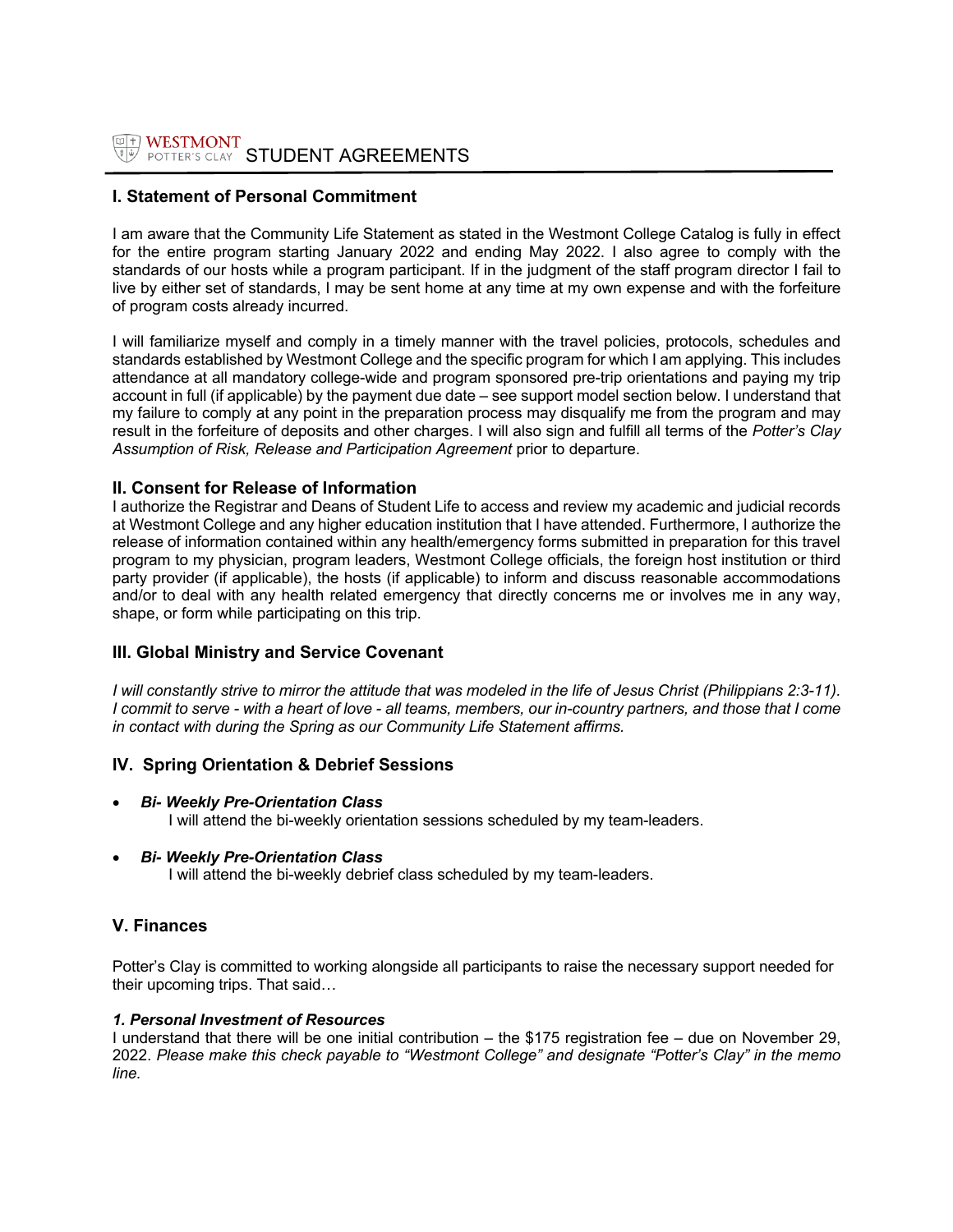£ Check this box if you would like to have this fee charged to your student account. *By checking this box, you affirm that you have notified and received approval from the person responsible for paying this account.*

### *2. Personal Investment of Time & Energy: Required Fundraisers*

I will willingly participate in all designated fundraisers, which include:

- **Support Letters -** I will submit a list of 25 to 50 names/addresses to whom prayer & financial solicitation letters will be sent in January. I will be responsible to write a portion of the letter and compile addresses in advance of the Support Letter Stuffing Session particular to your team. Potter's Clay will supply sample letters and cover the costs for postage, letterhead, envelopes, etc.
- **Home Church Support Letter &/or Visit(s) -** I agree to contact a leader from my local church to inform him/her of my Potter's Clay team and explore ways that the church might support Potter's Clay financially and through prayer.
- **Follow-up Calls -** I agree to initiate contact with at least 10 people from my support letter address list through phone calls (or email) after the letters have been mailed out to further inform and answer questions regarding my upcoming Potter's Clay opportunity.
- **Photo Post Cards –** I agree to send an additional Potter's Clay postcard with a photo of my team to my entire list of financial and prayers supporters in March. Potter's Clay will provide the postcards for this mailing event.

#### *3. Prior to Departure*

Each team member with a *negative personal balance* will be required to submit a check in the amount of that balance prior to departure.

*Please know that we do not want individuals to feel they cannot participate in this ministry for financial reasons. If you think this commitment will be an issue for you, please come in to the Campus Life Office and make an appointment with the Assistant Director of Campus Life for Ministry and Outreach – Jennie Fuentes- - to discuss other options. DO NOT REMOVE yourself from the process prior to meeting to discuss your particular circumstances and options.*

*Also, if you are unable to attend or if you choose to not attend after you have started receiving donations, the funds collected will be used to support others to go on a trip.* 

#### **VI. Passports**

It is my responsibility to cover the costs of a new or renewed passport for my summer travels and I realize that I have to apply for my passport during the Fall Semester and submit proof of application with my registration fee on November 29<sup>th</sup>, 2022.

#### **VII. Immunizations**

I understand that in order to participate in Potter's Clay, I have to not only be Covid-19 vaccinated, but I am also responsible for the costs of recommended immunizations and all medications that may be required for my safety when traveling to Mexico. Resources will be made available to determine specific immunizations you will need.

## **VII. Spring Team & Individual Debrief**

I will attend *Potter's Clay Bi-Weekly Debrief* sessions to be held once we return – dates TBA. I understand that I will be required to complete an online evaluation, share photographs and stories of my spring experience with the Westmont community, and meet with the Assistant Director of Campus Life for Ministry and Outreach, Faculty/Staff Mentors, and/or UI core team to give feedback and process my experience*. Note: The Assistant Director of Campus Life for Ministry and Outreach and Potter's Clay Core Team will utilize the information you provide in your evaluation while making decisions about ministry partners and programming for next year.*